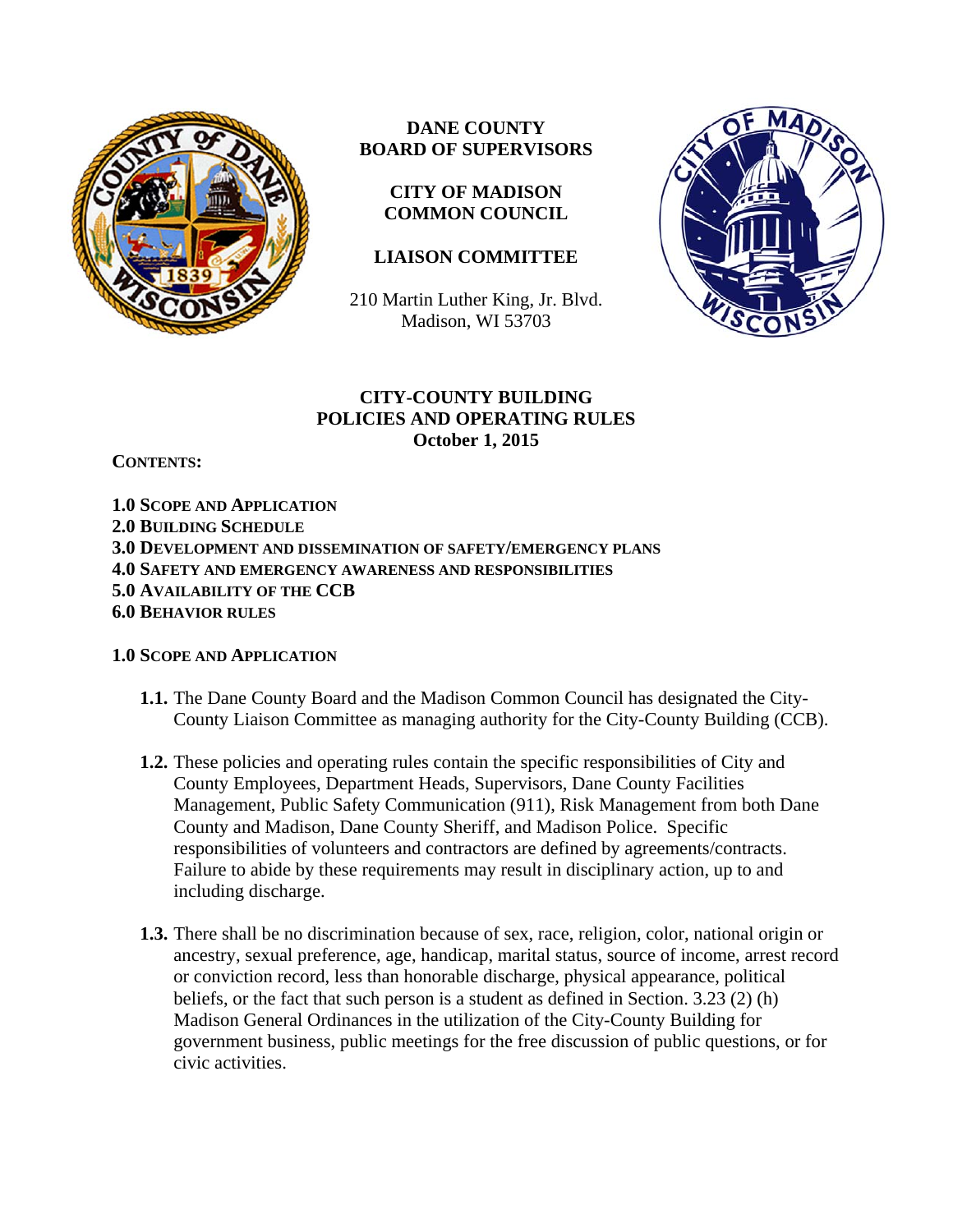### **2.0 BUILDING SCHEDULE:**

- **2.1.** The CCB has three entrances used by the general public:
	- 2.1.1. Except on holidays, the entrance facing Martin Luther King Jr. Blvd. will be open Monday through Friday from 7:30 am until 5:00 pm or until all meetings open to the public are adjourned.
	- 2.1.2. Except on holidays, the entrance facing Carroll Street and the entrance facing Wilson Street will be open Monday through Friday from 7:30 am until 5:00 pm
- **2.2.** The Notice attached to these rules as Exhibit 1 shall be posted at the entrances facing Martin Luther King, Jr. Blvd, Carroll Street; and Wilson Street.
- **2.3. Garage Parking**: No public parking is available at anytime in the garage area. Dane County Department of Administration issues permits for CCB garage parking. The County and City shall be assigned equal number of stalls for assignment. The remaining stalls shall be considered for common purposes such as alderman/supervisor, prisoner unloading, food service and maintenance. Stalls will be assigned from 7:00 A.M. to 4:00 P.M., Monday through Friday, unless the permit is issued to staff working for MPD, Juvenile Detention or Public Safety Communication (911). All stalls not assigned to City Police, Sheriff Department, County Executive and Mayor or otherwise designated as assigned shall be available to other permit holders. Dane County DOA has the authority to ticket and tow illegally parked vehicles.

#### **3.0 DEVELOPMENT AND DISSEMINATION OF SAFETY/EMERGENCY/EVACUATION PLANS**

- **3.1.** Emergency procedures for the CCB are outlined here: http://pdf.countyofdane.com/admin/CCB\_emergency\_Procedures.pdf.
- **3.2.** Dane County Risk Management and Madison Risk Management are responsible for distributing hard copies of these emergency procedures to all Department Heads in the CCB, who will then distribute them to CCB employees.
- **3.3.** Dane County Facilities Management is responsible posting Emergency Egress maps and other safety/emergency information as appropriate.

#### **4.0 SAFETY AND EMERGENCY AWARENESS AND RESPONSIBILITIES**

- **4.1. Employees.** Each CCB employee has the following general responsibilities:
	- 4.1.1. Each employee has the responsibility to become familiar with the emergency procedures, fire alarms, exits, fire extinguishers, physical layout of assigned area, evacuation routes and the requirements of the emergency procedures flipchart.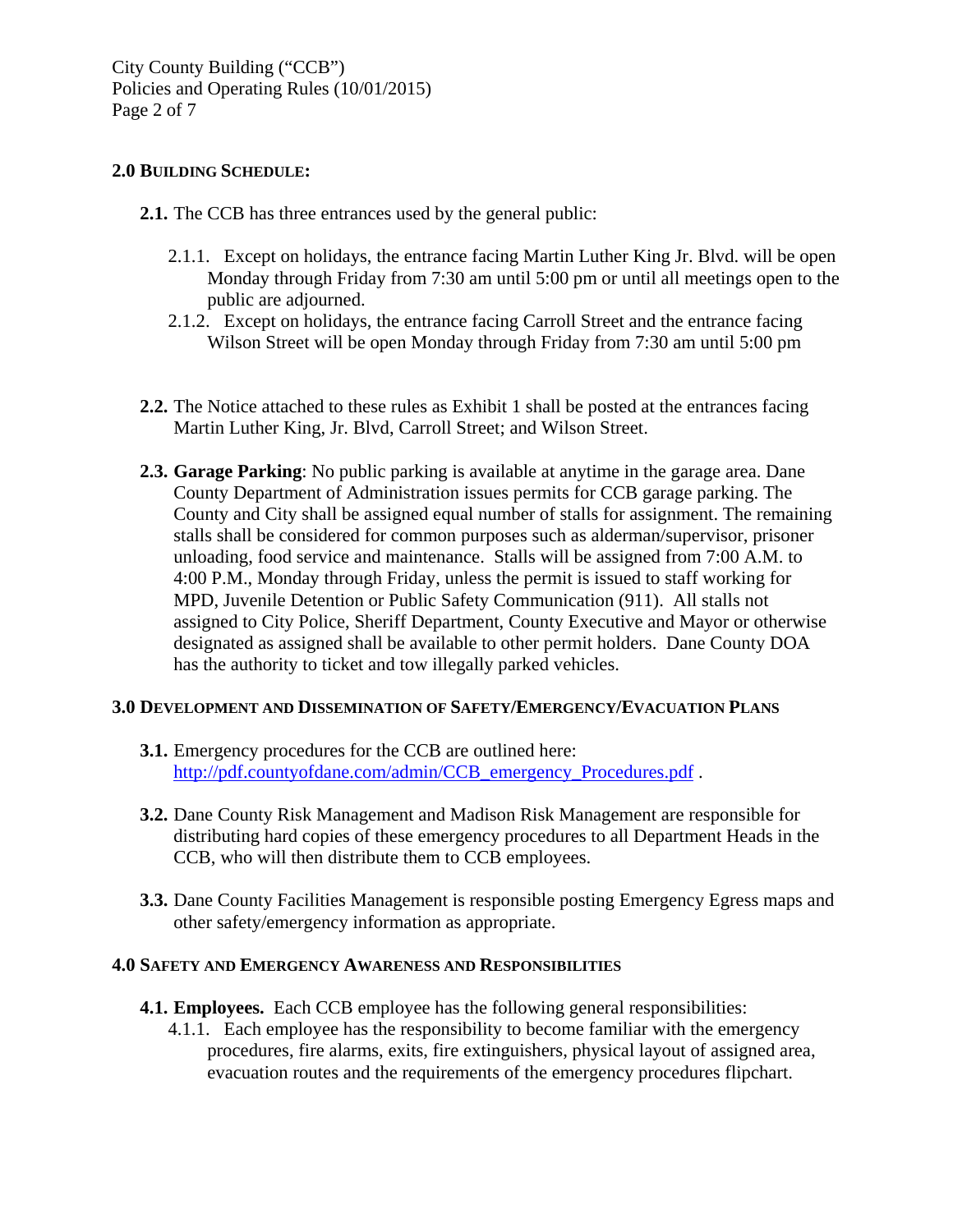- 4.1.2. With the exception of employees working for Public Safety Communication (911), Dane County jail, the Madison Police Department, and the Juvenile Detention Center (who must each follow specific departmental policies), all occupants of the CCB (i.e. employees and the general public) must follow the procedures set forth in the flipchart.
- 4.1.3. In the event of an actual emergency or a safety/emergency/evacuation drill, CCB employees should offer direction and guidance to members of the general public present in the building.
- 4.1.4. If an employee needs assistance to evacuate, it is the employee's responsibility to notify his or her supervisor about that need prior to a drill or an actual emergency.
- 4.1.5. All CCB staff are authorized to call 911 and request the Madison Police Department respond to any conduct that threatens the life or safety of any person or that is damaging to property, equipment or facilities. Minor violations of the building rules may result in CCB staff attempting to educate or warn individuals about the policies before enforcing such policies. If an individual does not correct the minor violation, then staff should contact the Dane County Risk Manager.
- **4.2. Department Heads.** Each Department Head (or his/her designee) has the following responsibilities:
	- 4.2.1. Distribute the emergency procedures flipcharts to employees
	- 4.2.2. Provide training on the emergency procedures to their employees upon hire and annually
	- 4.2.3. After an emergency, provide feedback and recommendations to Dane County Risk Management and/or Madison Risk Management as appropriate.
- **4.3. Facilities Management.** Dane County Facilities Management has the following general responsibilities:
	- 4.3.1. Monitor necessary building systems
	- 4.3.2. Coordinate with the Dane County Risk Management to schedule fire drills and tornado drills
- **4.4. Risk Management.** Dane County Risk Management has the following general responsibilities:
	- 4.4.1. Coordinates with Madison Fire Department in scheduling fire drills and fire inspections. Provide follow-up report of corrective actions taken.
	- 4.4.2. Coordinates with Dane County Emergency Management to schedule evacuation and tornado drills
	- 4.4.3. Maintain a record of all events and files of all reports and correspondence
	- 4.4.4. Serve as a reference point for changes, suggestions, and recommendations to the Emergency Action Program.
	- 4.4.5. The Dane County Risk Manager (and its designee) is authorized to request anyone who engages in repeat or severe violations of the building rules to leave the CCB and not return (except for official business) for a period of time. If the Dane County Risk Manager (or its designee) requests an individual to not return to the CCB for a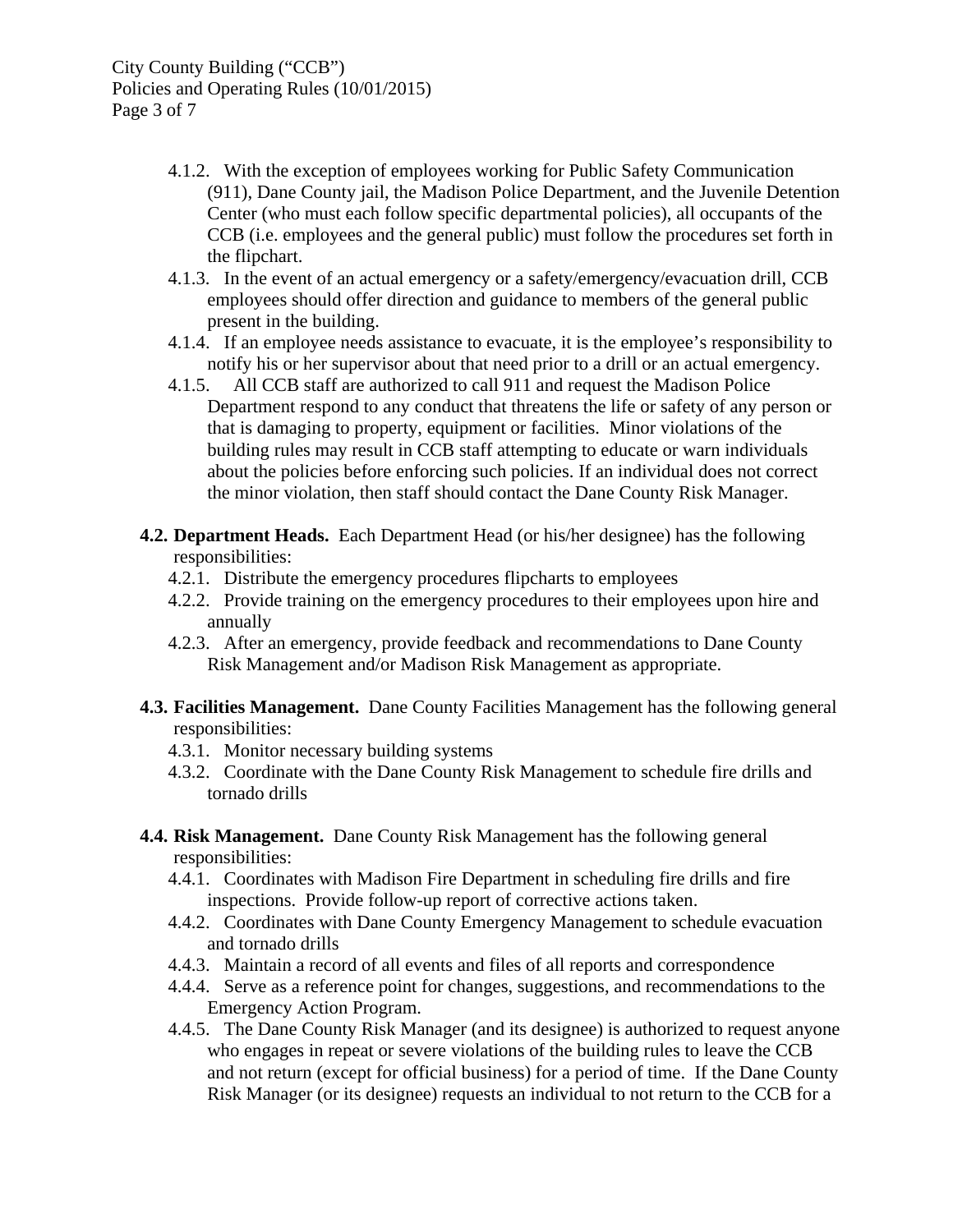period of time, then the Risk Manager (or its designee) should provide that individual with a written notice indicating the reasons for the decision, the process for appealing the decision, and referrals to providers of homeless outreach services, The Dane County Risk Manager will email a copy of the letter to the Director of the Dane County Department of Administration and all members of the City/County Liaison Committee along with a description of the individual involved.

4.4.6. **Process for Appealing a Decision regarding a Rules Violation**: Anyone wishing to appeal a decision regarding a rules violation must, within 30 days of receipt of the decision, send a written request for reconsideration to the Director of the Dane County Department of Administration, 210 Martin Luther King, Jr. Blvd., Room 425, Madison, WI 53703.. THE DECISION SHALL REMAIN AS STATED IN THS DOCUMENT UNTIL IT EXPRIRES OR UNTIL A WRITTEN DETERMINATION ALTERING THE TERMS OF THIS DOCUMENT IS ISSUED. The City / County Liaison Committee shall hold a hearing within 30 days after receiving a request for reconsideration. The appellant shall be notified at least 10 days before the hearing. At the hearing, the appellant may be represented by counsel, may present evidence, and may call and examine witnesses and crossexamine witnesses of the other party. The City / County Liaison Committee shall follow the Rules of Evidence provided in the Wisconsin Statutes, 227.08, for administrative proceedings. Dane County staff shall record all of the proceedings on tape. Within 30 days of the completion of the hearing, the City / County Liaison Committee shall issue a written decision stating the reasons therefore. The City / County Liaison Committee shall have the power to affirm or reverse the written determination or to remand it to the Dane County Risk Manager with instructions for reconsideration.

# **4.5. Dane County Sheriff and Madison Police Department**:

- 4.5.1. The Madison Police Department is the primary responder in situations requiring the services of a sworn law enforcement officer and to enforce applicable State and Federal laws, as well as applicable City Ordinances.
- 4.5.2. DCSO and MPD will report security incidents to the City-County Liaison Committee, and will advise the City-County Liaison Committee regarding deterring/preventing future security incidents

#### **5.0 AVAILABILITY OF THE CCB**

**5.1. General Rule:** No business, non-profit, or personal organization shall be allowed to solicit business or selling on the premises without the Committee's written approval. The City-County Liaison Committee or its designee may permit the City-County Building to be used by any governmental body or official, or any non-profit, fraternal, religious, political, or veteran's organization for the purpose of governmental business, public meetings for the free discussion of public questions, or for activities of a broad public purpose if such use (a) does not interfere with the primary use of the building as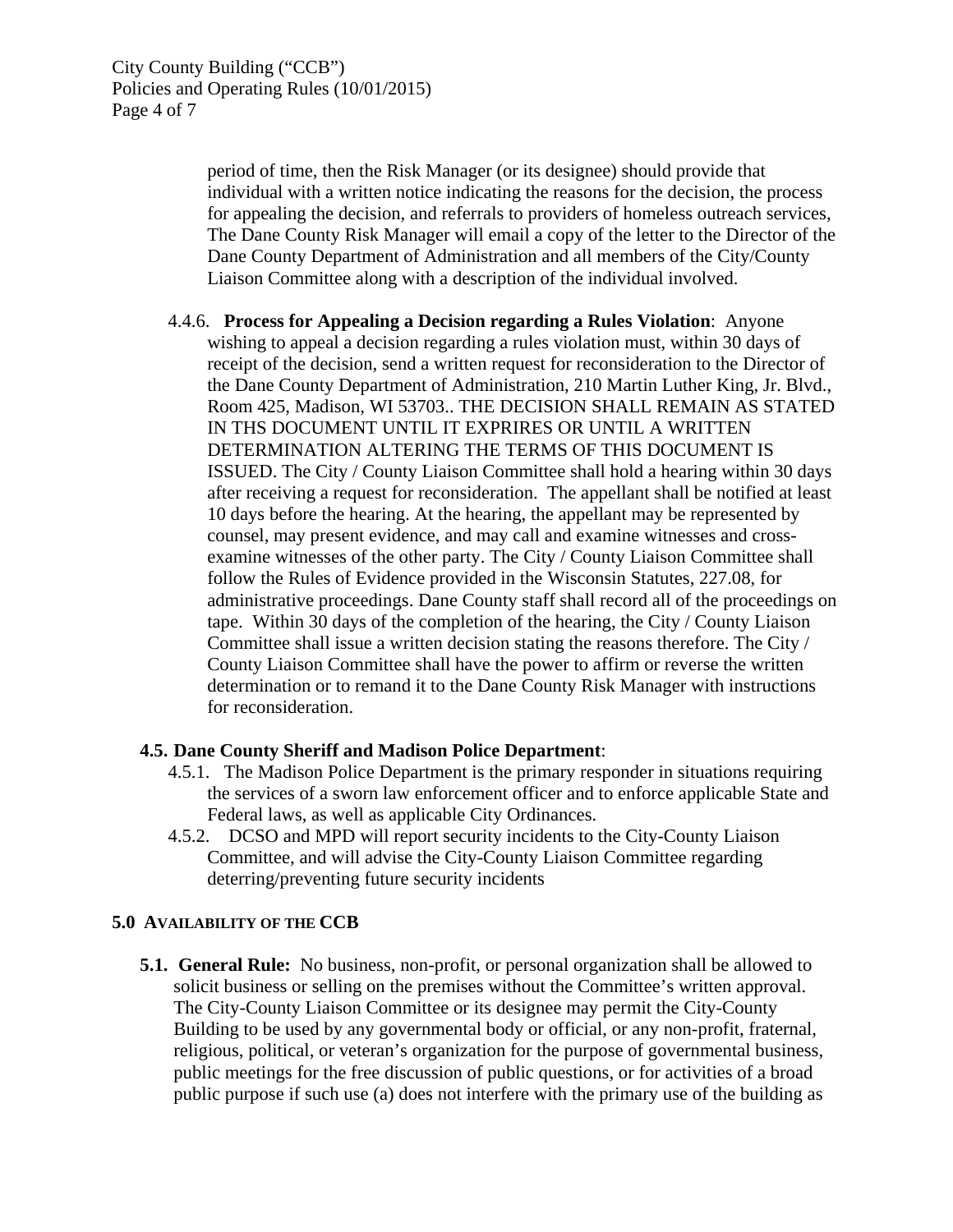determined by the Committee or its designee; (b) does not unduly burden the managing authority; (c) is not a hazard to the safety of the public or of City or County employees, or detrimental to the building, as determined by the Committee or its designee; (d) does not expose the City or County to the likelihood of expenses and/or damages which cannot be recovered.

- **5.2. Room Reservations:** Requests for reserving rooms for non-governmental meetings shall be submitted in writing to the Dane County Clerk's Office for action by the Committee thirty (30) days in advance of the event. Requests for reserving rooms for governmental meetings are to be submitted to the County Clerk's Office.
	- 5.2.1. The applicant for such use shall make written request to the City-County Liaison Committee through the County Clerk's Office.
	- 5.2.2. The applicant for such use shall follow the operating rules set forth below.
	- 5.2.3. The applicant for such use shall be liable to the City and/or County for any injury done its property and for any expense arising out of such use.
	- 5.2.4. The Committee or its designee may require the posting of a bond to recover expenses and/or damages for the use of the building.
	- 5.2.5. No permit shall be granted for a period in excess of two (2) hours or beyond 7:30 pm, unless waived by the Committee or its designee.
	- 5.2.6. Should the Committee deny the issuance of a permit for the use of the building, the applicant may, not more than ten (10) days from the date of the decision of the Committee, file an appeal to the Mayor and the County Executive. Such appeal must be in writing and must specify the grounds thereof and is to be filed with the Secretary of the City-County Liaison Committee. The Mayor and the County Executive shall fix a reasonable time for the hearing of the appeal and shall give public notice as well as due notice to the applicant of the time of said hearing. The action of the City-County Liaison Committee shall be deemed appropriate unless reversed or modified by a unanimous vote of the Mayor and the County Executive. This rule applies to requests for the use of the building for purposes other than meetings of the governing bodies of the City and County and their duly constituted committees, commissions and the boards.
- **5.3. Flag Display:** The United States Flag will be the only flag displayed. The Committee may approve other flags to be displayed for certain occasions. Requests of the Committee to display other flags must be made by an elected official, and only to recognize a special achievement, anniversary or occasion. No religious or commercial flags will be displayed, and flags displayed for special occasions will be flown for one (1) day only. No more than three (3) flags will be displayed at the same time, with the U.S. flag being the topmost flag. The United States flag will be half masted by declaration of national mourning by the President. The state flag will be half masted by declaration of mourning by the Governor. The County flag will be half masted by declaration of the County Executive. The City flag will be half masted by declaration of the Mayor.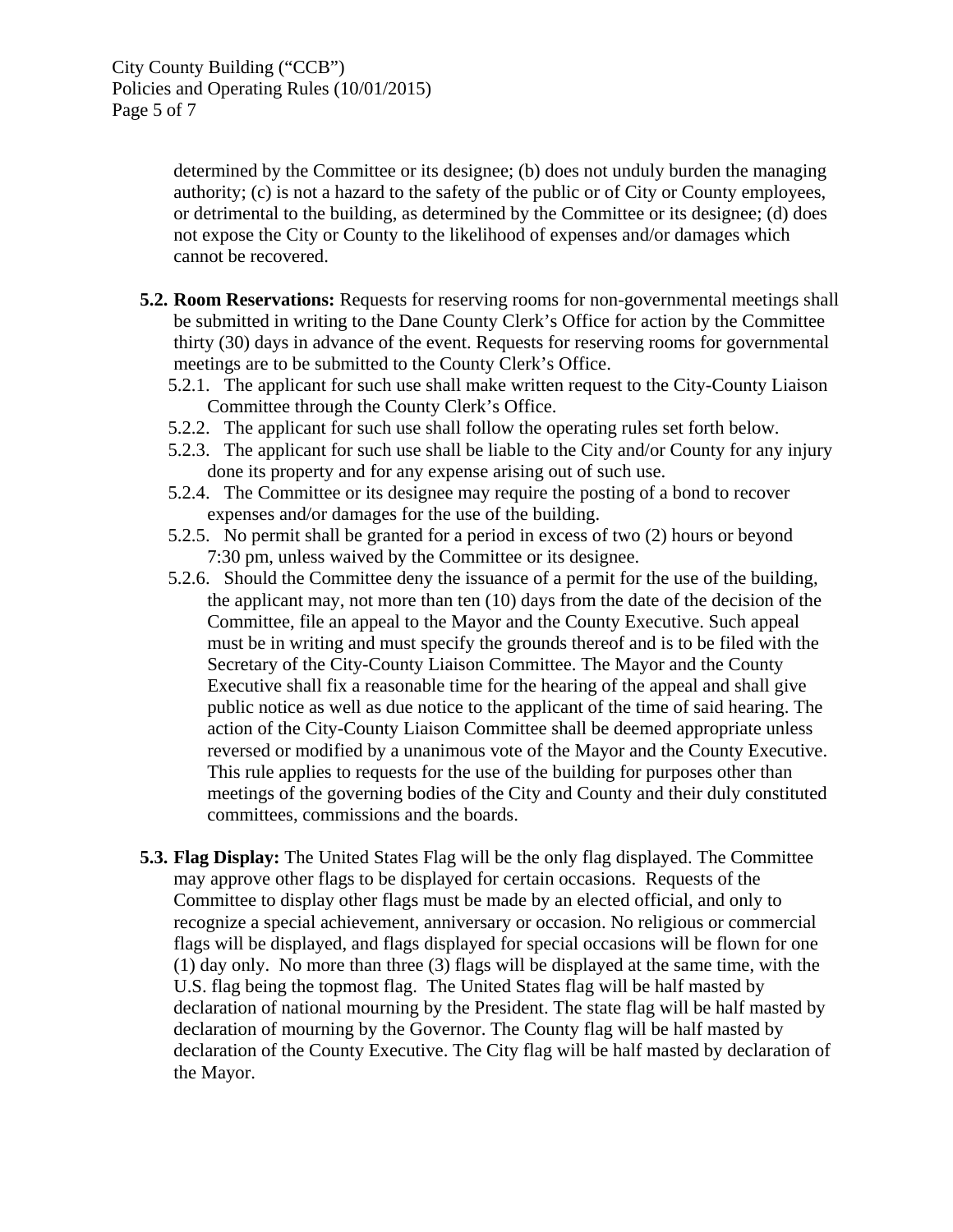City County Building ("CCB") Policies and Operating Rules (10/01/2015) Page 6 of 7

# **5.4. Other Building Displays:**

- 5.4.1. No placards, signs or other display devices shall be carried into the room nor affixed to or placed in any interior or exterior walls or windows.
- 5.4.2. No campaign related political activity or political news conferences are allowed inside the building proper, including hallways, entrance lobbies, etc. at any time.
- 5.4.3. Materials unrelated to political activities may be displayed in hallways, entrance lobbies and so forth, but only with permission from the Committee or, when designated by the Committee, Dane County DOA. The Committee or, when designated by the Committee, Dane County DOA may permit displays to be hung from the ceiling or on walls in common areas or on supplied tack boards or bulletin boards. Displays are limited to one (1) calendar week unless extended by the Committee. No wood or similar materials are to be used in displays due to fire restrictions.
- 5.4.4. Should the Committee deny a display request, the applicant may, not more than ten (10) days from the date of the decision of the Committee, file an appeal to the Mayor and the County Executive. Such appeal must be in writing and must specify the grounds thereof and is to be filed with the Secretary of the City-County Liaison Committee. The Mayor and the County Executive shall fix a reasonable time for the hearing of the appeal and shall give public notice as well as due notice to the applicant of the time of said hearing. The action of the City-County Liaison Committee shall be deemed appropriate unless reversed or modified by a unanimous vote of the Mayor and the County Executive.

# **5.5. Miscellaneous Operating Rules:**

- 5.5.1. No campaign related political activity is allowed in the CCB.
- 5.5.2. No campaign related political activity or political news conferences are allowed inside the building proper, including hallways, entrance lobbies, etc. at any time.
- 5.5.3. No personal space heaters are allowed in the building.
- 5.5.4. Portable electrical generating equipment and temporary heating equipment are only allowed when used in the building if part of a City or County construction project.
- 5.5.5. No structures for living or any other purposes shall be constructed on the grounds of the City-County Building, unless part of a City or County construction project.
- 5.5.6. All requests building maintenance (painting, light bulb replacement, doors or windows that have broken) are to be directed to Dane County Facilities Management.